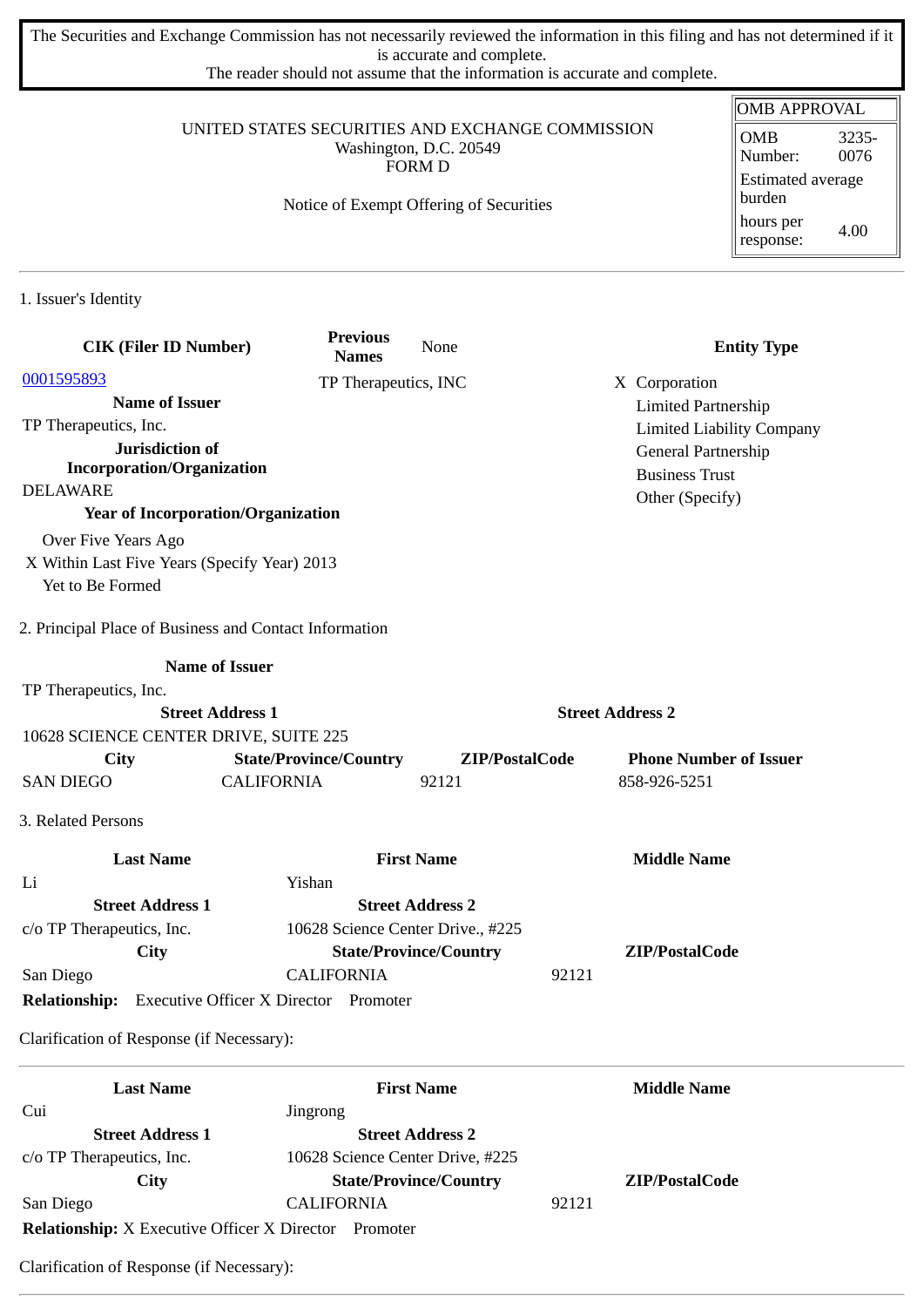| <b>Last Name</b>                                           | <b>First Name</b>                            |       | <b>Middle Name</b> |  |
|------------------------------------------------------------|----------------------------------------------|-------|--------------------|--|
| Fong                                                       | Kenneth                                      |       |                    |  |
| <b>Street Address 1</b>                                    | <b>Street Address 2</b>                      |       |                    |  |
| c/o TP Therapeutics, Inc.                                  | 10628 Science Center Drive, #225             |       |                    |  |
| City                                                       | <b>State/Province/Country</b>                |       | ZIP/PostalCode     |  |
| San Diego                                                  | <b>CALIFORNIA</b>                            | 92121 |                    |  |
| <b>Relationship:</b> Executive Officer X Director Promoter |                                              |       |                    |  |
| Clarification of Response (if Necessary):                  |                                              |       |                    |  |
| <b>Last Name</b>                                           | <b>First Name</b>                            |       | <b>Middle Name</b> |  |
| Countouriotis                                              | Athena                                       | Maria |                    |  |
| <b>Street Address 1</b>                                    | <b>Street Address 2</b>                      |       |                    |  |
| c/o TP Therapeutics, Inc.                                  | 10628 Science Center Drive, #225             |       |                    |  |
| <b>City</b>                                                | <b>State/Province/Country</b>                |       | ZIP/PostalCode     |  |
| San Diego                                                  | <b>CALIFORNIA</b>                            | 92121 |                    |  |
| Relationship: X Executive Officer X Director Promoter      |                                              |       |                    |  |
| Clarification of Response (if Necessary):                  |                                              |       |                    |  |
| <b>Last Name</b>                                           | <b>First Name</b>                            |       | <b>Middle Name</b> |  |
| Lu                                                         | Hongbo                                       |       |                    |  |
| <b>Street Address 1</b>                                    | <b>Street Address 2</b>                      |       |                    |  |
| c/o TP Therapeutics, Inc.                                  | 10628 Science Center Drive, #225             |       |                    |  |
| City                                                       | <b>State/Province/Country</b>                |       | ZIP/PostalCode     |  |
| San Diego                                                  | <b>CALIFORNIA</b>                            | 92121 |                    |  |
| <b>Relationship:</b>                                       | <b>Executive Officer X Director Promoter</b> |       |                    |  |
|                                                            |                                              |       |                    |  |
| Clarification of Response (if Necessary):                  |                                              |       |                    |  |
| <b>Last Name</b>                                           | <b>First Name</b>                            |       | <b>Middle Name</b> |  |
| Gordon                                                     | Carl                                         |       |                    |  |
| <b>Street Address 1</b>                                    | <b>Street Address 2</b>                      |       |                    |  |
| c/o TP Therapeutics, Inc.                                  | 10628 Science Center Drive, #225             |       |                    |  |
| <b>City</b>                                                | <b>State/Province/Country</b>                |       | ZIP/PostalCode     |  |
| San Diego                                                  | <b>CALIFORNIA</b>                            | 92121 |                    |  |
| <b>Relationship:</b>                                       | <b>Executive Officer X Director Promoter</b> |       |                    |  |
| Clarification of Response (if Necessary):                  |                                              |       |                    |  |
| <b>Last Name</b>                                           | <b>First Name</b>                            |       | <b>Middle Name</b> |  |
| George                                                     | Simeon                                       |       |                    |  |
| <b>Street Address 1</b>                                    | <b>Street Address 2</b>                      |       |                    |  |
| c/o TP Therapeutics, Inc.                                  | 10628 Science Center Drive, #225             |       |                    |  |
| City                                                       | <b>State/Province/Country</b>                |       | ZIP/PostalCode     |  |
| San Diego                                                  | <b>CALIFORNIA</b>                            | 92121 |                    |  |
| <b>Relationship:</b>                                       | <b>Executive Officer X Director Promoter</b> |       |                    |  |
| Clarification of Response (if Necessary):                  |                                              |       |                    |  |
| <b>Last Name</b>                                           | <b>First Name</b>                            |       | <b>Middle Name</b> |  |
| Gujrathi                                                   | Sheila                                       | K.    |                    |  |
| <b>Street Address 1</b>                                    | <b>Street Address 2</b>                      |       |                    |  |
| c/o TP Therapeutics, Inc.                                  | 10628 Science Center Drive, #225             |       |                    |  |
| <b>City</b>                                                | <b>State/Province/Country</b>                |       | ZIP/PostalCode     |  |
| San Diego                                                  | <b>CALIFORNIA</b>                            | 92121 |                    |  |
|                                                            |                                              |       |                    |  |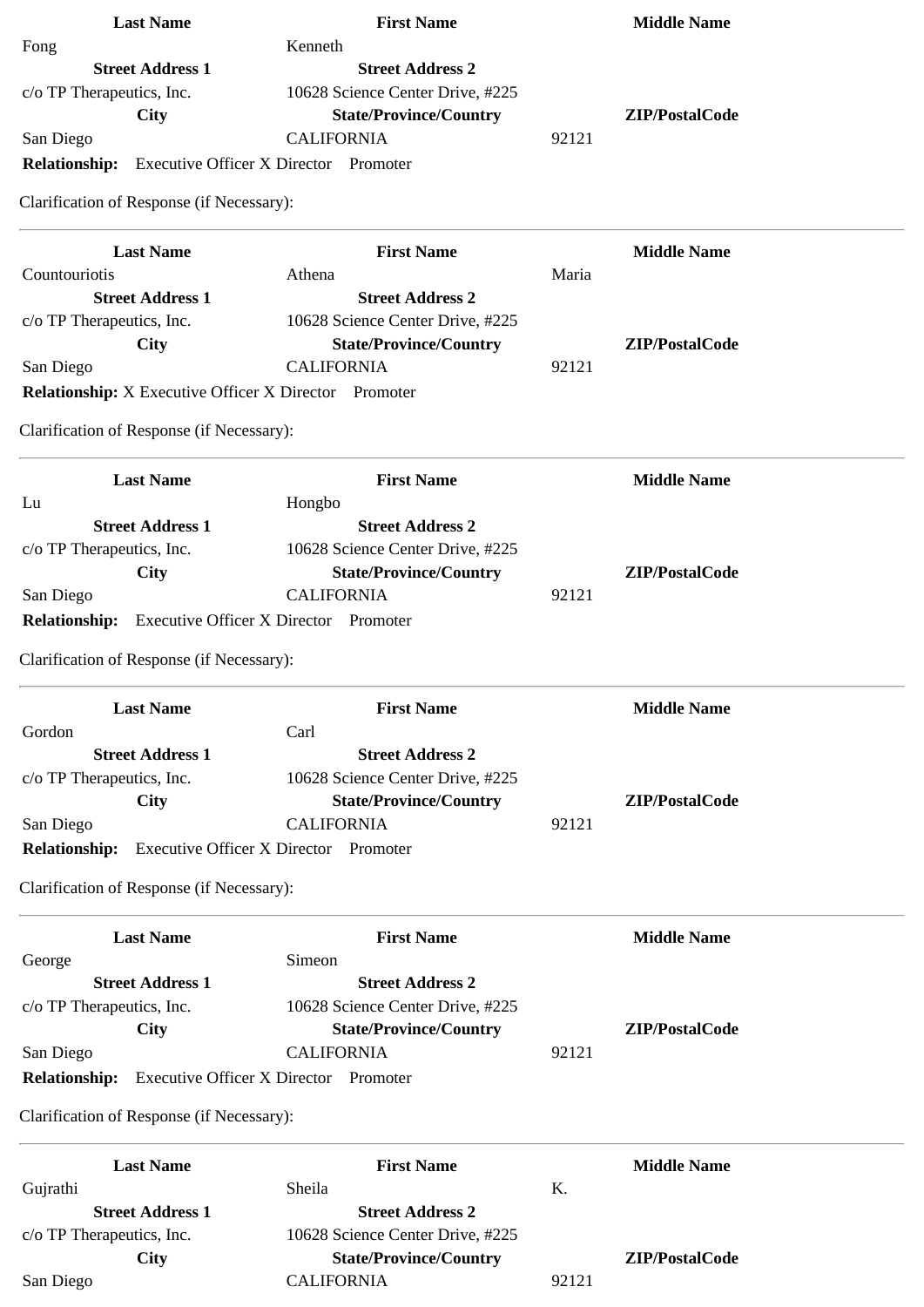# **Relationship:** Executive Officer X Director Promoter

Clarification of Response (if Necessary):

|                           | <b>Last Name</b>                          | <b>First Name</b>                                          |       | <b>Middle Name</b> |
|---------------------------|-------------------------------------------|------------------------------------------------------------|-------|--------------------|
| Shuster                   |                                           | Lewis                                                      | J.    |                    |
|                           | <b>Street Address 1</b>                   | <b>Street Address 2</b>                                    |       |                    |
| c/o TP Therapeutics, Inc. |                                           | 10628 Science Center Drive, #225                           |       |                    |
|                           | <b>City</b>                               | <b>State/Province/Country</b>                              |       | ZIP/PostalCode     |
| San Diego                 |                                           | <b>CALIFORNIA</b>                                          | 92121 |                    |
| <b>Relationship:</b>      |                                           | <b>Executive Officer X Director Promoter</b>               |       |                    |
|                           | Clarification of Response (if Necessary): |                                                            |       |                    |
|                           | <b>Last Name</b>                          | <b>First Name</b>                                          |       | <b>Middle Name</b> |
| Zbar                      |                                           | <b>Brett</b>                                               |       |                    |
|                           | <b>Street Address 1</b>                   | <b>Street Address 2</b>                                    |       |                    |
| c/o TP Therapeutics, Inc. |                                           | 10628 Science Center Drive, #225                           |       |                    |
|                           | <b>City</b>                               | <b>State/Province/Country</b>                              |       | ZIP/PostalCode     |
| San Diego                 |                                           | <b>CALIFORNIA</b>                                          | 92121 |                    |
|                           |                                           | <b>Relationship:</b> Executive Officer X Director Promoter |       |                    |
|                           | Clarification of Response (if Necessary): |                                                            |       |                    |
|                           | <b>Last Name</b>                          | <b>First Name</b>                                          |       | <b>Middle Name</b> |
| Adelman                   |                                           | Robert                                                     |       |                    |
|                           | <b>Street Address 1</b>                   | <b>Street Address 2</b>                                    |       |                    |
| c/o TP Therapeutics, Inc. |                                           | 10628 Science Center Drive, #225                           |       |                    |
|                           | <b>City</b>                               | <b>State/Province/Country</b>                              |       | ZIP/PostalCode     |
| San Diego                 |                                           | <b>CALIFORNIA</b>                                          | 92121 |                    |
| <b>Relationship:</b>      |                                           | <b>Executive Officer X Director Promoter</b>               |       |                    |
|                           | Clarification of Response (if Necessary): |                                                            |       |                    |

# 4. Industry Group

| Agriculture                             |                | <b>Health Care</b>         | Retailing                 |
|-----------------------------------------|----------------|----------------------------|---------------------------|
| <b>Banking &amp; Financial Services</b> |                | Biotechnology              | Restaurants               |
| <b>Commercial Banking</b>               |                | <b>Health Insurance</b>    | Technology                |
| Insurance                               |                | Hospitals & Physicians     | Computers                 |
| Investing<br><b>Investment Banking</b>  |                | X Pharmaceuticals          | Telecommunications        |
| Pooled Investment Fund                  |                | Other Health Care          | Other Technology          |
| Is the issuer registered as             |                | Manufacturing              | Travel                    |
| an investment company under             |                | <b>Real Estate</b>         | Airlines & Airports       |
| the Investment Company<br>Act of 1940?  |                | Commercial                 | Lodging & Conventions     |
| Yes                                     | N <sub>0</sub> | Construction               | Tourism & Travel Services |
| Other Banking & Financial Services      |                | <b>REITS &amp; Finance</b> | Other Travel              |
| <b>Business Services</b>                |                | Residential                | Other                     |
| Energy                                  |                | <b>Other Real Estate</b>   |                           |
| Coal Mining                             |                |                            |                           |
| <b>Electric Utilities</b>               |                |                            |                           |
| <b>Energy Conservation</b>              |                |                            |                           |

Environmental Services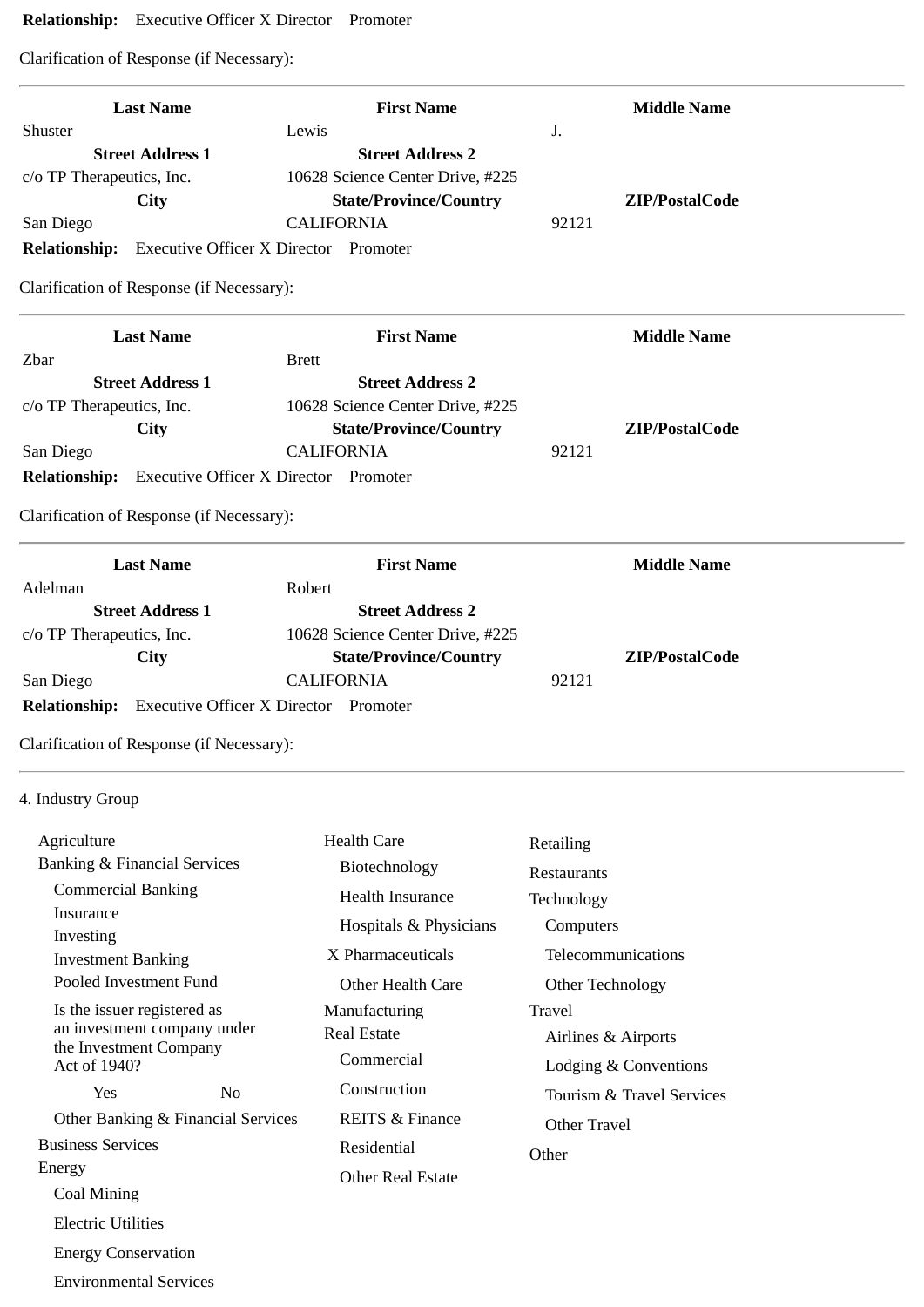#### Oil & Gas

Other Energy

### 5. Issuer Size

| <b>Revenue Range</b>             | <b>OR</b> | <b>Aggregate Net Asset Value Range</b> |
|----------------------------------|-----------|----------------------------------------|
| No Revenues                      |           | No Aggregate Net Asset Value           |
| $$1 - $1,000,000$                |           | $$1 - $5,000,000$                      |
| $$1,000,001 - $5,000,000$        |           | \$5,000,001 - \$25,000,000             |
| $$5,000,001 -$<br>\$25,000,000   |           | $$25,000,001 - $50,000,000$            |
| $$25,000,001 -$<br>\$100,000,000 |           | \$50,000,001 - \$100,000,000           |
| Over \$100,000,000               |           | Over \$100,000,000                     |
| X Decline to Disclose            |           | Decline to Disclose                    |
| Not Applicable                   |           | Not Applicable                         |

6. Federal Exemption(s) and Exclusion(s) Claimed (select all that apply)

|                                           | Investment Company Act Section 3(c) |                    |  |
|-------------------------------------------|-------------------------------------|--------------------|--|
| Rule $504(b)(1)$ (not (i), (ii) or (iii)) | Section $3(c)(1)$                   | Section $3(c)(9)$  |  |
| Rule 504 (b) $(1)(i)$                     | Section $3(c)(2)$                   | Section $3(c)(10)$ |  |
| Rule 504 (b) $(1)(ii)$                    | Section $3(c)(3)$                   | Section $3(c)(11)$ |  |
| Rule 504 (b) $(1)(iii)$                   | Section $3(c)(4)$                   | Section $3(c)(12)$ |  |
| $X$ Rule 506(b)<br>Rule $506(c)$          | Section $3(c)(5)$                   | Section $3(c)(13)$ |  |
| Securities Act Section 4(a)(5)            | Section $3(c)(6)$                   | Section $3(c)(14)$ |  |
|                                           | Section $3(c)(7)$                   |                    |  |

## 7. Type of Filing

- X New Notice Date of First Sale 2018-10-18 First Sale Yet to Occur Amendment
- 8. Duration of Offering

Does the Issuer intend this offering to last more than one year? Yes X No

9. Type(s) of Securities Offered (select all that apply)

| X Equity                                                                                       | Pooled Investment Fund Interests   |
|------------------------------------------------------------------------------------------------|------------------------------------|
| Debt                                                                                           | Tenant-in-Common Securities        |
| Option, Warrant or Other Right to Acquire Another Security                                     | <b>Mineral Property Securities</b> |
| Security to be Acquired Upon Exercise of Option, Warrant or<br>Other Right to Acquire Security | Other (describe)                   |

10. Business Combination Transaction

Is this offering being made in connection with a business combination transaction, such as is this offering being made in connection with a business combination transaction, such as  $Y$ es X No a merger, acquisition or exchange offer?

Clarification of Response (if Necessary):

11. Minimum Investment

Minimum investment accepted from any outside investor \$0 USD

12. Sales Compensation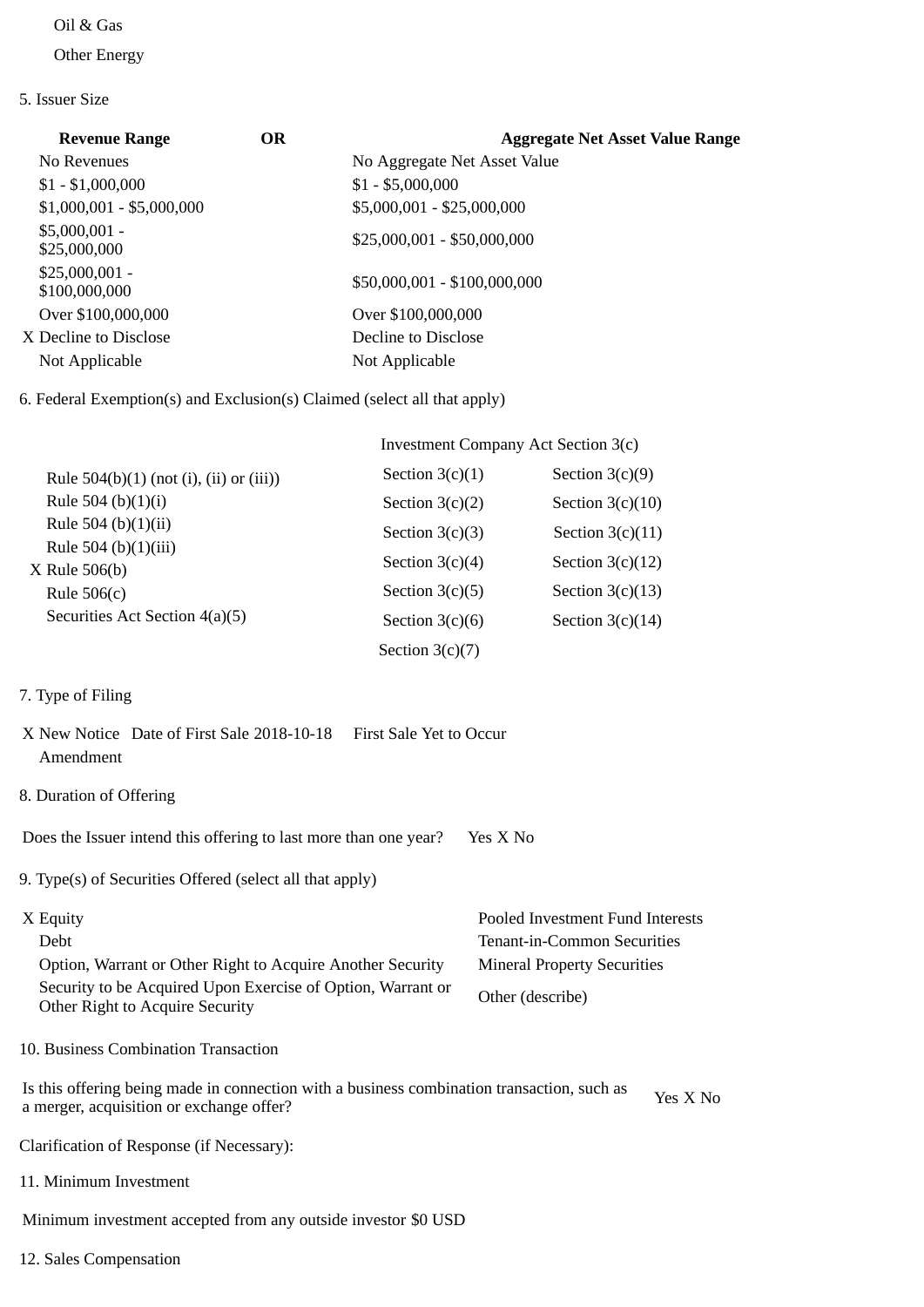Recipient Recipient CRD Number X None (Associated) Broker or Dealer X None (Associated) Broker or Dealer CRD Number X None **Street Address 1 Street Address 2** City State/Province/Country ZIP/Postal Code State(s) of Solicitation (select all that apply) Check "All States" or check individual States All States Foreign/non-US

13. Offering and Sales Amounts

Total Offering Amount \$80,000,016 USD or Indefinite Total Amount Sold \$80,000,016 USD Total Remaining to be Sold \$0 USD or Indefinite

Clarification of Response (if Necessary):

14. Investors

Select if securities in the offering have been or may be sold to persons who do not qualify as accredited investors, and enter the number of such non-accredited investors who already have invested in the offering. Regardless of whether securities in the offering have been or may be sold to persons who do not qualify as accredited investors, enter the total number of investors who already have invested in the offering:

16

15. Sales Commissions & Finder's Fees Expenses

Provide separately the amounts of sales commissions and finders fees expenses, if any. If the amount of an expenditure is not known, provide an estimate and check the box next to the amount.

| <b>Sales Commissions</b> | \$0 USD Estimate |
|--------------------------|------------------|
| Finders' Fees            | \$0 USD Estimate |

Clarification of Response (if Necessary):

16. Use of Proceeds

Provide the amount of the gross proceeds of the offering that has been or is proposed to be used for payments to any of the persons required to be named as executive officers, directors or promoters in response to Item 3 above. If the amount is unknown, provide an estimate and check the box next to the amount.

\$0 USD Estimate

Clarification of Response (if Necessary):

Signature and Submission

Please verify the information you have entered and review the Terms of Submission below before signing and clicking SUBMIT below to file this notice.

Terms of Submission

In submitting this notice, each issuer named above is:

- Notifying the SEC and/or each State in which this notice is filed of the offering of securities described and undertaking to furnish them, upon written request, in the accordance with applicable law, the information furnished to offerees.\*
- Irrevocably appointing each of the Secretary of the SEC and, the Securities Administrator or other legally designated officer of the State in which the issuer maintains its principal place of business and any State in which this notice is filed, as its agents for service of process, and agreeing that these persons may accept service on its behalf, of any notice, process or pleading, and further agreeing that such service may be made by registered or certified mail, in any Federal or state action, administrative proceeding, or arbitration brought against the issuer in any place subject to the jurisdiction of the United States, if the action, proceeding or arbitration (a) arises out of any activity in connection with the offering of securities that is the subject of this notice, and (b) is founded, directly or indirectly, upon the provisions of: (i) the Securities Act of 1933, the Securities Exchange Act of 1934, the Trust Indenture Act of 1939, the Investment Company Act of 1940, or the Investment Advisers Act of 1940, or any rule or regulation under any of these statutes, or (ii) the laws of the State in which the issuer maintains its principal place of business or any State in which this notice is filed.